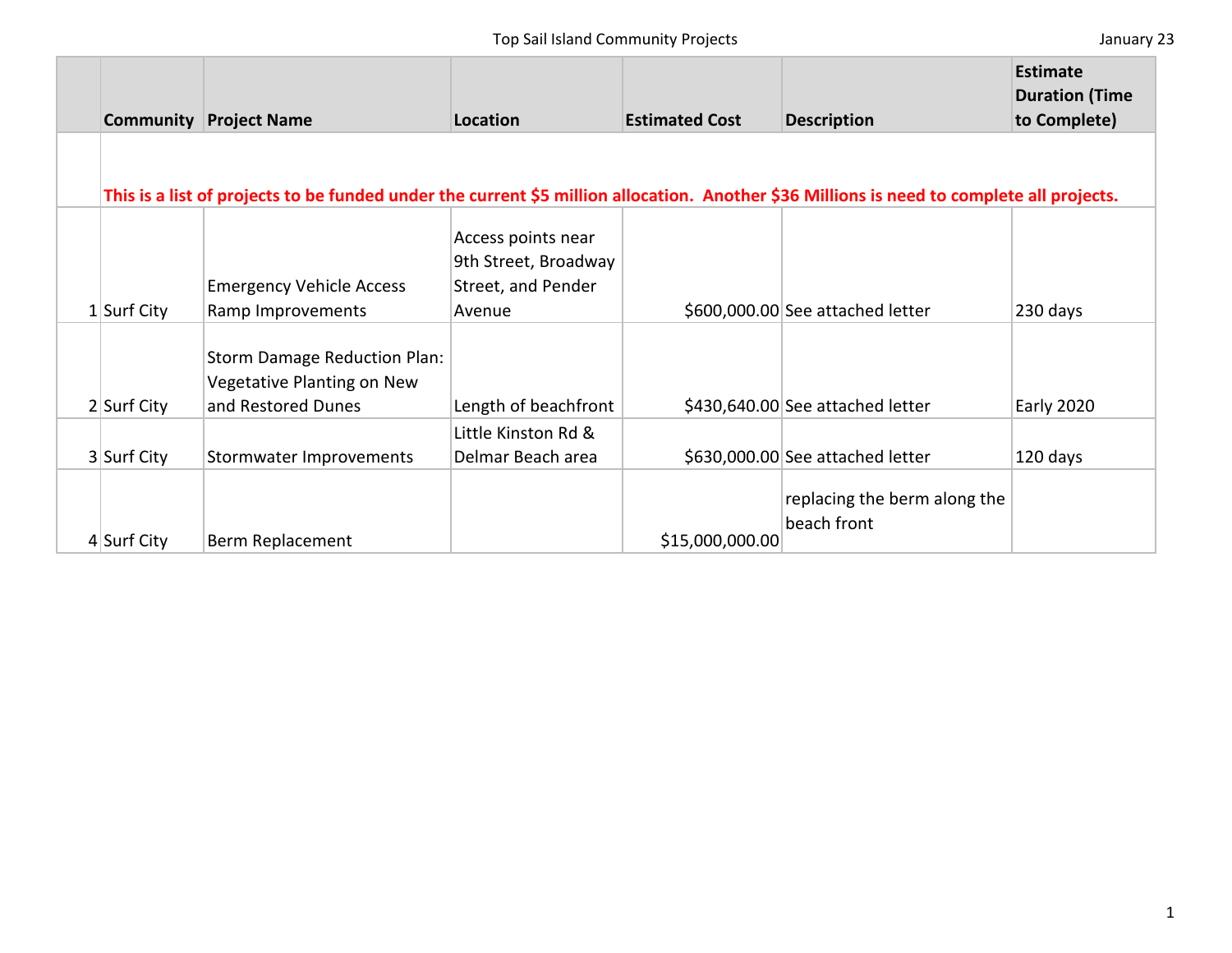|           |                               |                      |                       |                                   | <b>Estimate</b><br><b>Duration (Time</b> |
|-----------|-------------------------------|----------------------|-----------------------|-----------------------------------|------------------------------------------|
|           | <b>Community Project Name</b> | Location             | <b>Estimated Cost</b> | <b>Description</b>                | to Complete)                             |
|           |                               |                      |                       |                                   |                                          |
|           |                               |                      |                       |                                   |                                          |
|           |                               |                      |                       |                                   |                                          |
|           |                               |                      |                       | We had a number of                |                                          |
|           |                               |                      |                       | breaches in all 11+ miles of      |                                          |
|           |                               |                      |                       | our dune system. These            |                                          |
|           |                               |                      |                       | dunes are the first line of       |                                          |
|           |                               |                      |                       | protection from storm             |                                          |
|           |                               |                      |                       | related events. We are            |                                          |
|           |                               |                      |                       | seeking assistance in             |                                          |
|           |                               |                      |                       | restoring these dunes. We         |                                          |
|           |                               |                      |                       | are especially interested in      |                                          |
|           |                               |                      |                       | restoring the dunes in our        |                                          |
|           |                               |                      |                       | Coastal Barrier Resources Act     |                                          |
|           |                               |                      |                       | (CBRA) Zone. FEMA has not         |                                          |
|           |                               |                      |                       | given us a definitive answer      |                                          |
|           |                               | 2076 New River Inlet |                       | if they will restore the dunes    |                                          |
|           |                               | Road to Myrtle       |                       | in this area. This dune           |                                          |
|           |                               | Avenue               |                       | restoration is based on a         |                                          |
| North     |                               | (approximately 6     |                       | truck haul of approximately       | 90 days from                             |
| 5 Topsail | <b>Dune Restoration</b>       | miles)               |                       | $$4,500,000.00 100,000c$ of sand. | start date                               |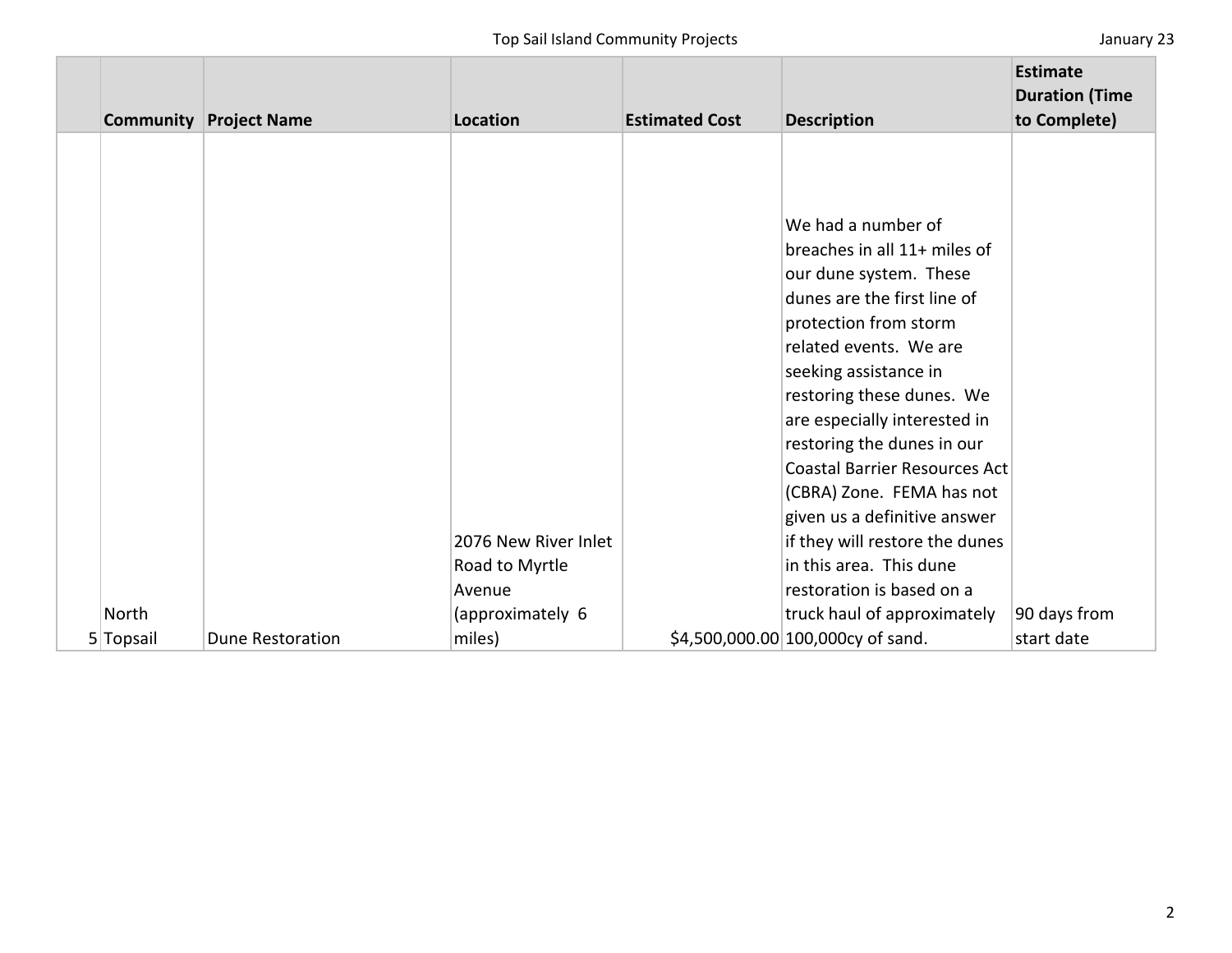|                  |                                              |                   |                       |                                                           | <b>Estimate</b><br><b>Duration (Time</b> |
|------------------|----------------------------------------------|-------------------|-----------------------|-----------------------------------------------------------|------------------------------------------|
| <b>Community</b> | <b>Project Name</b>                          | Location          | <b>Estimated Cost</b> | <b>Description</b>                                        | to Complete)                             |
|                  |                                              |                   |                       |                                                           |                                          |
|                  |                                              |                   |                       |                                                           |                                          |
|                  |                                              |                   |                       |                                                           |                                          |
|                  |                                              |                   |                       | Hurricane Florence washed                                 |                                          |
|                  |                                              |                   |                       | away approximately 400 feet                               |                                          |
|                  |                                              |                   |                       | of Goldsboro Lane which is a                              |                                          |
|                  |                                              |                   |                       | Town owned street.                                        |                                          |
|                  |                                              |                   |                       | Sandbagging this would help                               |                                          |
|                  |                                              |                   |                       | stabilize and protect the                                 |                                          |
|                  |                                              |                   |                       | roadway and infrastructure.<br>This roadway has water and |                                          |
|                  |                                              |                   |                       | sewer lines and is the                                    |                                          |
| North Top        |                                              |                   |                       | primary access to several                                 | 30 days from                             |
| 6 Sail           | Sandbagging of Goldsboro Lane Goldsboro Lane |                   | \$300,000.00 homes.   |                                                           | start date                               |
|                  |                                              |                   |                       |                                                           |                                          |
|                  |                                              |                   |                       |                                                           |                                          |
|                  |                                              |                   |                       | Because of the breaches of                                |                                          |
|                  |                                              |                   |                       | our dune system, there is a                               |                                          |
|                  |                                              |                   |                       | need to perform a berm                                    |                                          |
|                  |                                              |                   |                       | push along the 11 miles of                                |                                          |
|                  |                                              |                   |                       | beach. This will help                                     |                                          |
|                  |                                              |                   |                       | minimize the ocean                                        |                                          |
|                  |                                              |                   |                       | overwash if a storm hits our                              |                                          |
| <b>North</b>     | Berm push along the beach                    |                   |                       | coast until we fully restore                              | 60 days from                             |
| 7 Topsail        | strand                                       | 11 miles of beach |                       | \$200,000.00 the dune system.                             | start date                               |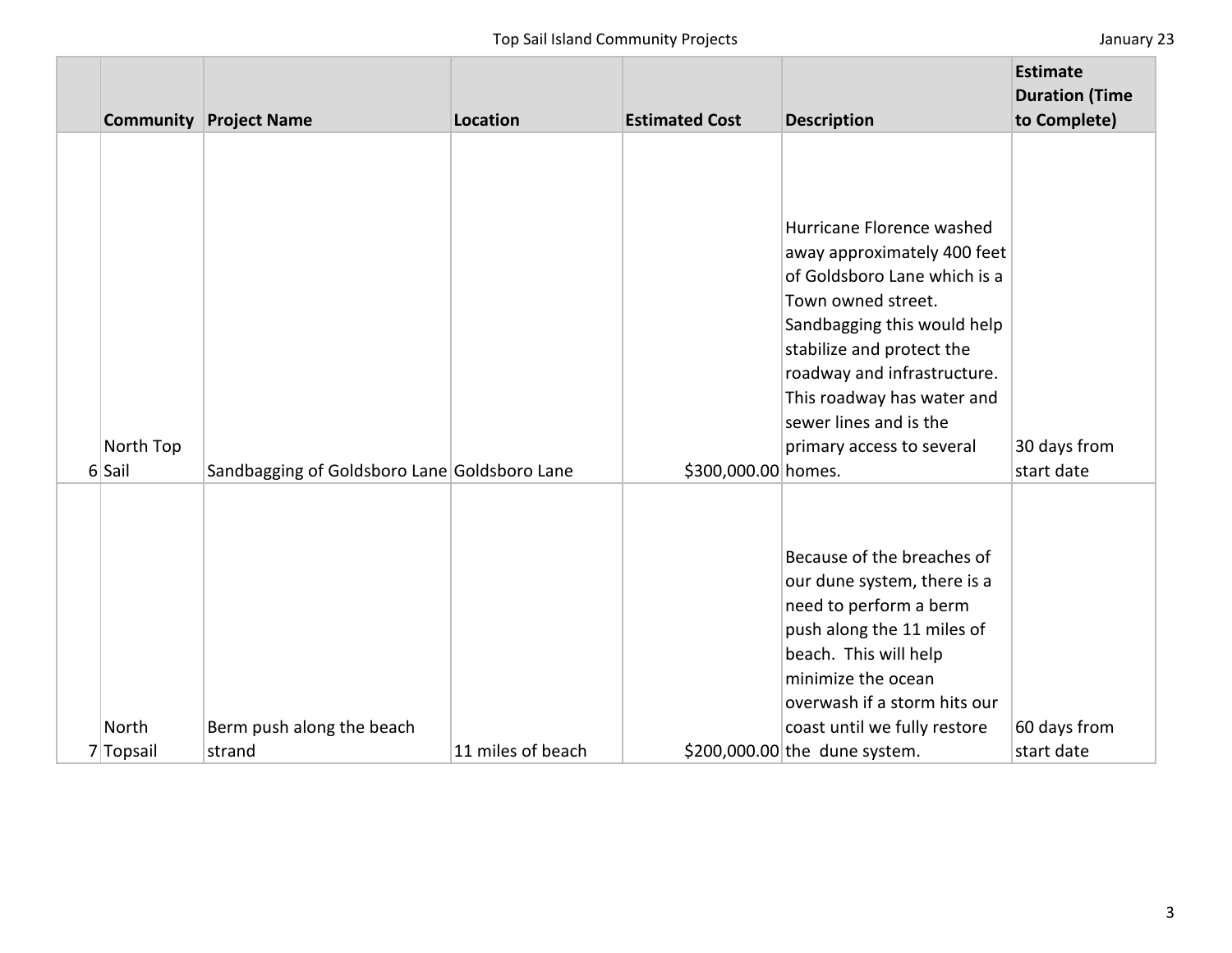|                        | <b>Community Project Name</b>                                                                                    | <b>Location</b>                                                                 | <b>Estimated Cost</b> | <b>Description</b>                                                                                     | <b>Estimate</b><br><b>Duration (Time</b><br>to Complete)          |
|------------------------|------------------------------------------------------------------------------------------------------------------|---------------------------------------------------------------------------------|-----------------------|--------------------------------------------------------------------------------------------------------|-------------------------------------------------------------------|
|                        |                                                                                                                  |                                                                                 |                       |                                                                                                        |                                                                   |
| <b>North</b>           | New River Inlet Estuary                                                                                          |                                                                                 |                       | Reef-maker Ecosystem<br>estimates for the 3                                                            |                                                                   |
| 8 Topsail<br>9 Topsail | Protection<br><b>Emergency Stormwater</b><br>Pumping Infrastructure                                              | Seven sites identified<br>throughout the Town                                   |                       | $$11,000,000.00$ protection options<br>\$20,000 per site / See<br>\$140,000.00 attached Project Review | Approximately 12<br>months after<br>approval from<br><b>NCDEQ</b> |
| 10 Top Sail            | Mobile Emergency Stormwater  7 sites mentioned<br>Pumps (3)                                                      | Would be used at the<br>above                                                   |                       | \$20,000 per pump/ See<br>\$60,000.00 attached Project Review                                          | Purchased upon<br>completion of<br>Infrastructure<br>Construction |
| 11 Top Sail            | Potable Water Mainland<br><b>Supply Line</b>                                                                     | Waterline<br>constructed under<br>the ICWW                                      |                       | \$3,000,000.00 See attached Project Review                                                             | Must be<br>coordinated with<br>Pender County                      |
| 12 Topsail             | Improvement of Emergency<br><b>Vehicle Access Ramps</b>                                                          | Humphrey Avenue,<br>Crews Avenue and<br>Drum Avenue                             |                       | \$180,000 per site /See<br>\$540,000.00 attached Project Review                                        | Approximately<br>230 days                                         |
| 13 Topsail             | Development of Shoreline<br>Management Strategy /<br><b>Implementation of Marsh Sills</b><br>or similar measures | Along the sound side<br>of Topsail Beach at<br>potential public<br>access sites |                       | \$1,000,000.00 See attached Project Review                                                             | <b>TBD</b>                                                        |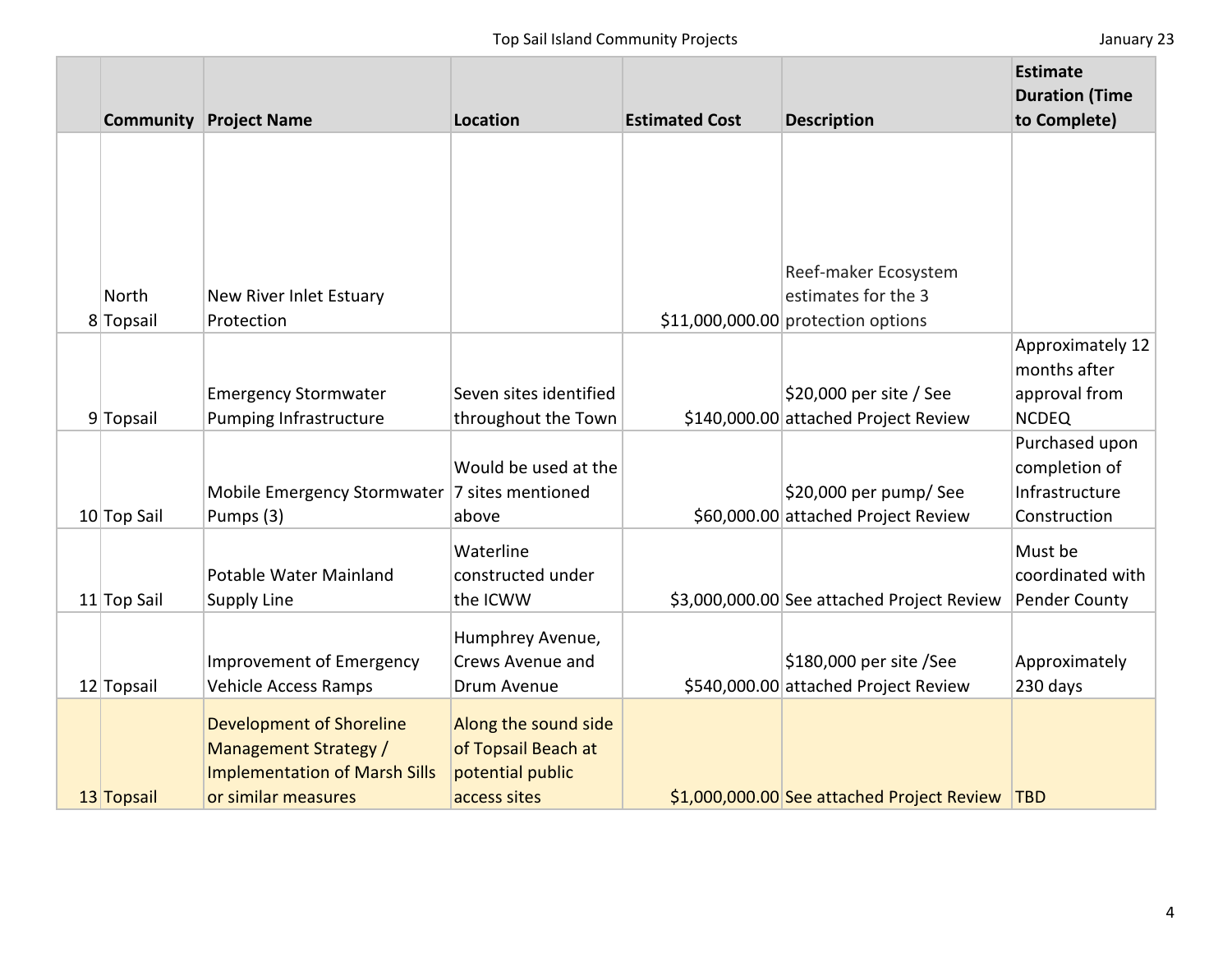|                            |                                                                                                        |                                                                 |                       |                                          | <b>Estimate</b><br><b>Duration (Time</b> |
|----------------------------|--------------------------------------------------------------------------------------------------------|-----------------------------------------------------------------|-----------------------|------------------------------------------|------------------------------------------|
|                            | <b>Community Project Name</b>                                                                          | Location                                                        | <b>Estimated Cost</b> | <b>Description</b>                       | to Complete)                             |
| 14 Topsail                 | Storm Damage Reduction Plan: northernmost Town<br>Vegetative Planting on New<br>and Restored Dunes     | Length of beachfront<br>area from<br>Limit to Serenity<br>Point |                       | \$665,520.00 See attached Project Review | Late 2019/Early<br>2020                  |
| <b>North</b><br>15 Topsail | North Topsail Public Works<br><b>Stormwater Outlet &amp;</b><br>Permeable Pavement                     | North Topsail                                                   |                       | \$76,000.00 See Attached (Page #1)       | 4-6 months                               |
| North<br>16 Topsail        | Green Street, Old Village Lane,<br>Utopia Street - Stormwater<br>Conveyance<br>(Stump Sound Discharge) | North Topsail                                                   |                       | \$115,000.00 See Attached (Page #1)      | 4-6 months                               |
| <b>North</b><br>17 Topsail | Old Village Lane -Beach Over-<br>wash Remediation (Stump<br>Sound<br>Discharge)                        | North Topsail                                                   |                       | $$23,000.00$ See Attached (Page #2)      | 1-2 months                               |
| 18 Surf City               | Sound Side Park - Living<br>Shoreline & Stormwater<br>Conveyance (Stump<br>Sound Discharge)            | Surf City                                                       |                       | \$960,000.00 See Attached (Page #2)      | 9-12 months                              |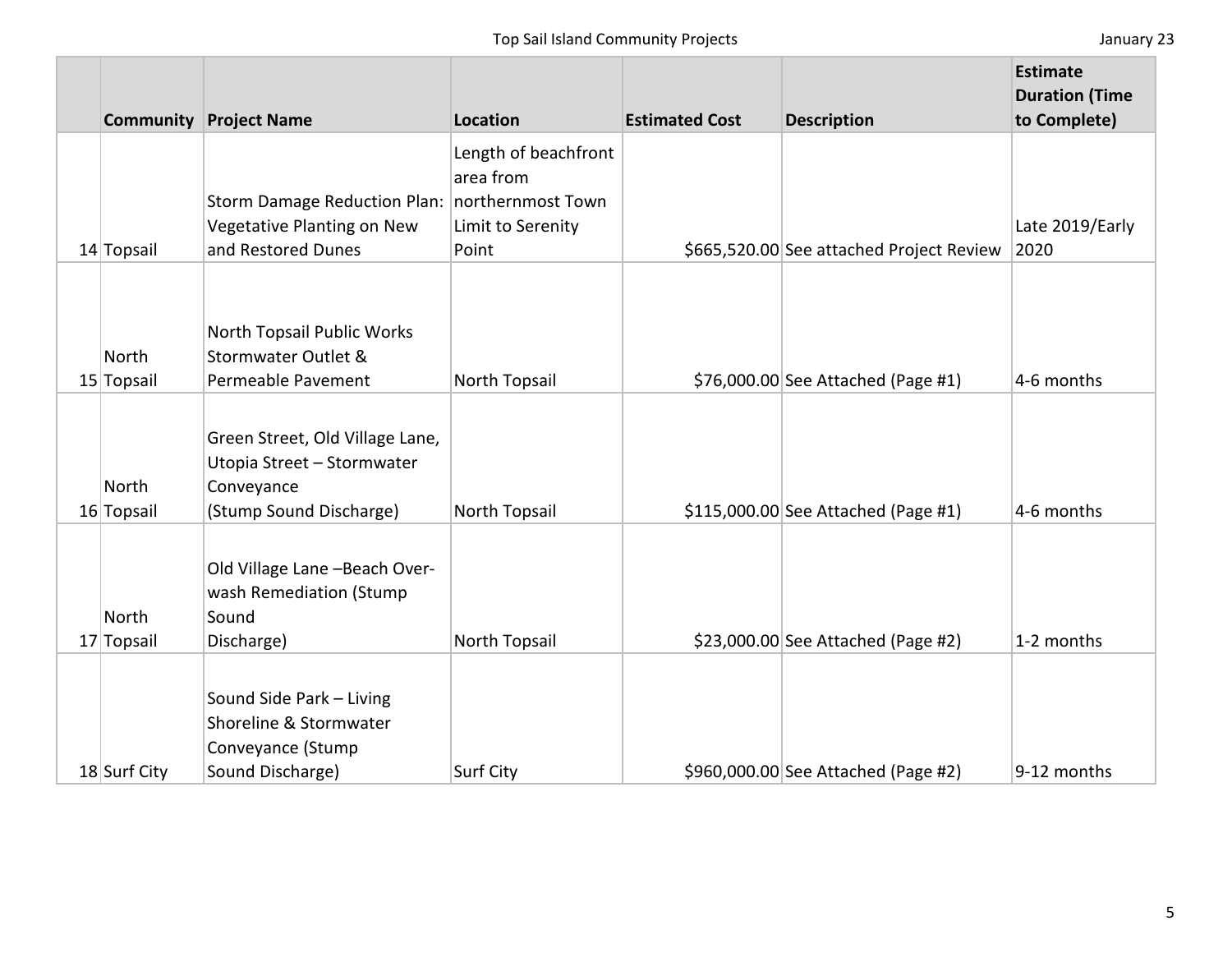| <b>Community</b>       | <b>Project Name</b>                                                                         | Location              | <b>Estimated Cost</b> | <b>Description</b>                  | <b>Estimate</b><br><b>Duration (Time</b><br>to Complete) |
|------------------------|---------------------------------------------------------------------------------------------|-----------------------|-----------------------|-------------------------------------|----------------------------------------------------------|
| 19 Surf City           | Roland Avenue (Old Topsail<br>Island Bridge) Green Street                                   | Surf City             |                       | \$194,000.00 See Attached (Page #3) | 4-6 months                                               |
| Topsail<br>20 Island   | Over-wash Impacts to<br>Infrastructure through Island                                       | <b>Topsail Island</b> |                       | \$290,000.00 See Attached (Page #4) | 6-9 months                                               |
| Topsail<br>$21$ Beach  | <b>Historical Society of Topsail</b><br>Island Stormwater Outlet &<br>Permeable<br>Pavement | <b>Topsail Beach</b>  |                       | \$98,000.00 See Attached (Page #5)  | 4-6 months                                               |
| North<br>22 Topsail    | Osprey Drive Living Shoreline                                                               | North Topsail         |                       | \$100,000.00 See Attached (Page #5) | 6-9 months                                               |
| Topsail<br>$23$ Island | <b>Stormwater BMP Maintenance</b><br>& Retrofits Throughout Island                          | <b>Topsail Island</b> |                       | \$290,000.00 See Attached (Page #6) | 6-9 months                                               |
|                        | <b>Estimated Total Cost</b>                                                                 | 23 Projects           | \$40,212,160.00       |                                     |                                                          |
|                        |                                                                                             |                       |                       |                                     |                                                          |